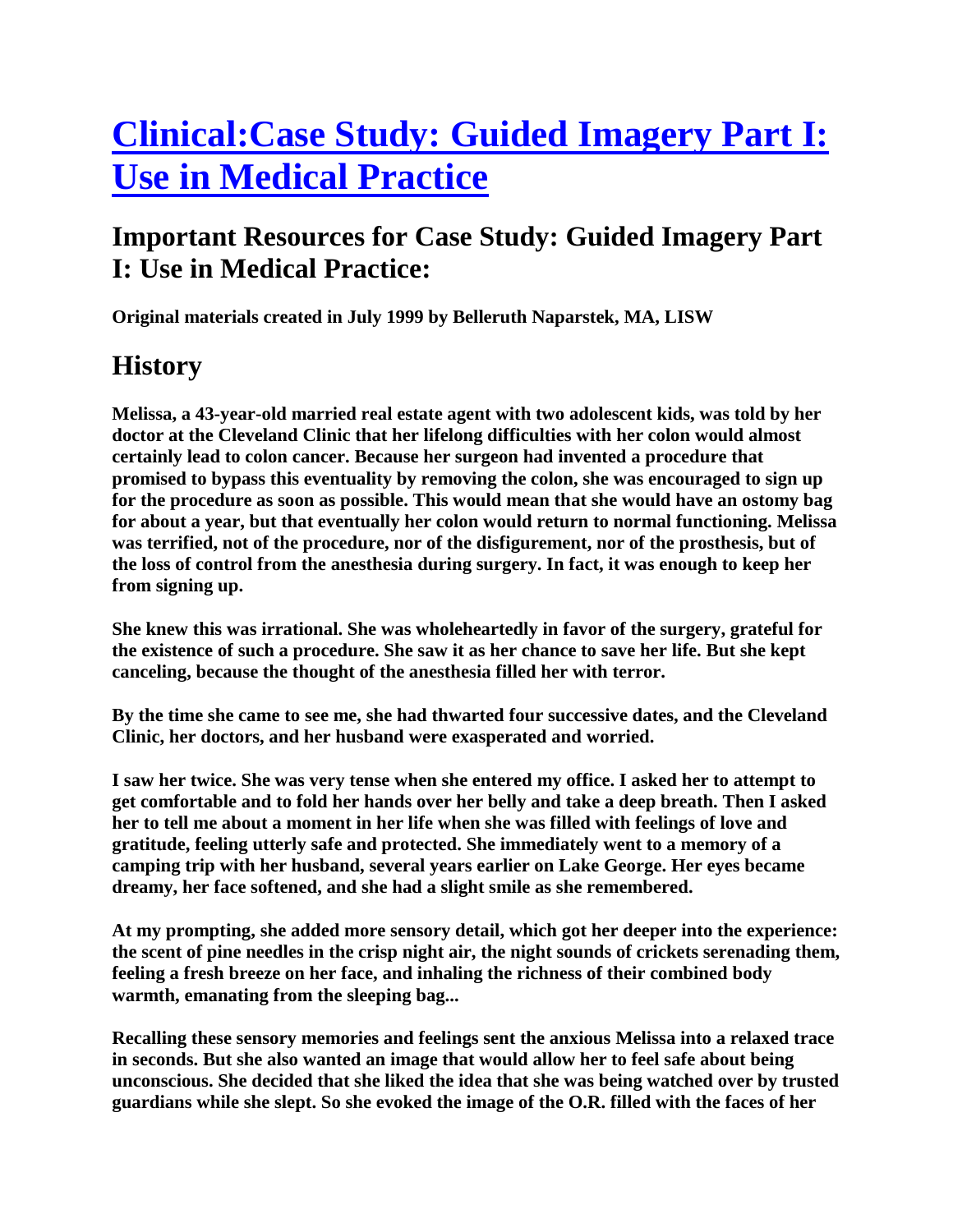**grandmother, her husband, her father, a few special friends, her kids, two dearly loved pets, and a guardian angel or two. Her mother, usually a nervous wreck, was left to cool her heels outside in the waiting room.** 

**Melissa played with these images several times a day, always positioning her hands the same way, folded over her belly, and breathing deeply as she began. This, of course, became a conditioning cue, what hypnotherapists call an "anchor." Invariably, she would relax, smile, and feel safe, and the more she practiced, the more quickly she achieved this state.** 

**She felt in control again. When it came time for her to get on the gurney to take that lonely ride up to the O.R., she was smiling and peaceful. After all, she was at Lake George, wrapped in her husband's arms.** 

**Melissa also used imagery to help her with postsurgical wound healing, pain, bowel control, and return to normal bowel function.** 

### **Discussion**

**Guided imagery leans heavily on sensory imagination and emotion as a way to create mental images that help to heal or relax the body. It is the power of visualization, the power of mind over matter - and it is nothing new.** 

**For years, professional athletes have used it to see victory on the playing field, surgeons to envision successful procedures, stockbrokers to imagine a system of success in the midst of the chaotic trading floor.** 

**Guided imagery is a way of creating images in the mind that direct the body to increase physical and emotional healing. Narratives that contain positive imagery are carefully designed to activate the nervous system to send neurohormones through the circulatory system to trigger healing activity at the cellular level. For example, Jeanne Achterberg, Ph.D., a psychologist who is also President of the Association for Transpersonal Psychology has published twelve "Bodymind" audiotapes for pain, disease, and stress-related disorders. Dr. Achterberg defines imagery as "a thought process that invokes and uses the senses: vision, audition, smell, taste, senses of movement, position, and touch. It is the communication mechanism between perception, emotion, and bodily change.** 

**" Dr. Achterberg's narratives are divided into "disease imagery, treatment imagery, and healing imagery." On her cancer tape, for example, the disease imagery asks the listener to create an image from physiological and biological information. The narrative invokes a picture of the body as a marvelous machine with a surveillance system and built-in devices for protecting itself.**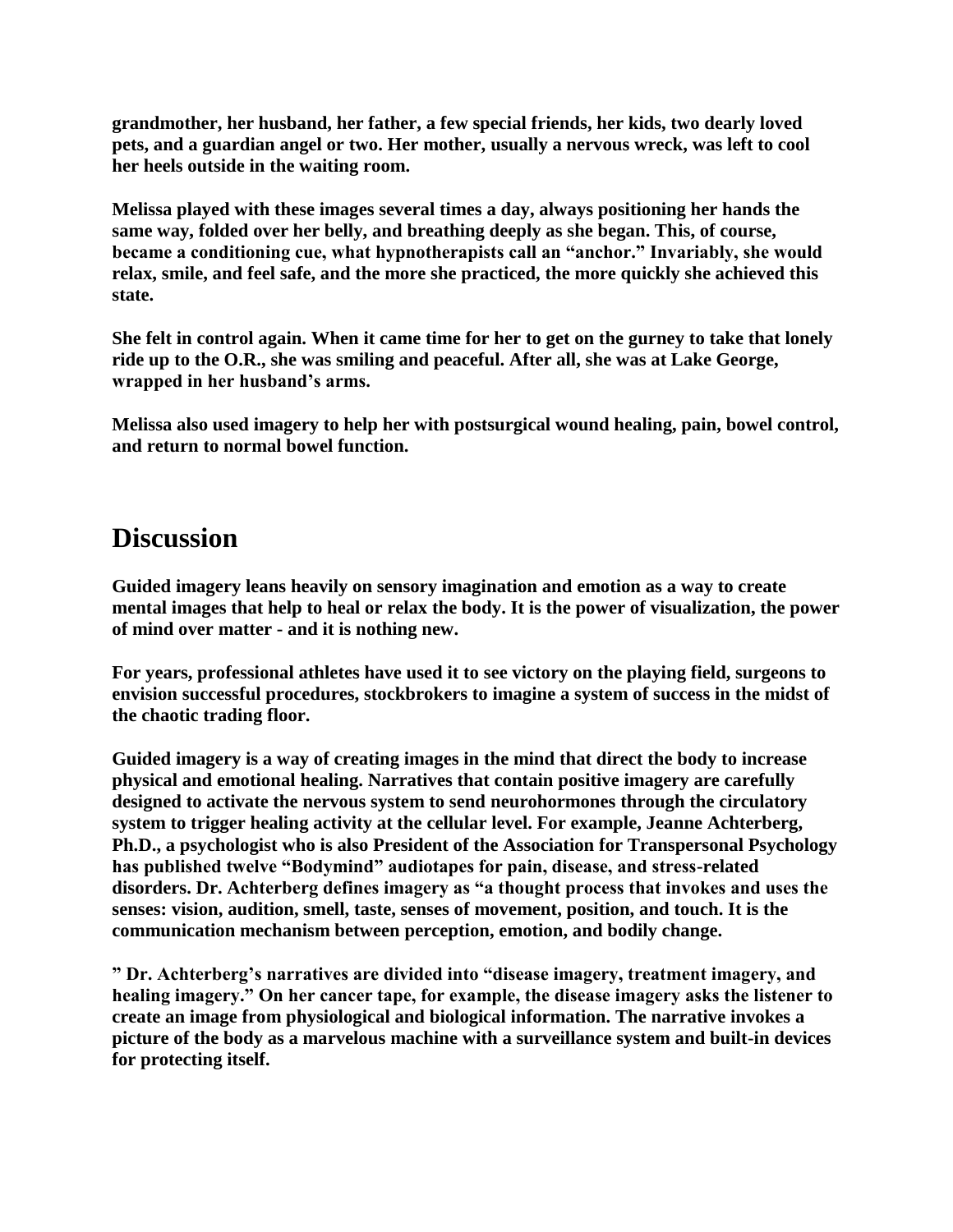**The treatment imagery asks patients to visualize the powerful white blood cells becoming active, guarding and protecting the patient, and attacking all abnormal cells and the tumor. The healing (or "end state") imagery invites people to see themselves the way they want to be - whole and balanced, mentally, spiritually, and psychologically.** 

**Psychological imagery works with the idea that the body is a metaphor for the psyche. If the body/psyche is not protecting itself properly, the patient can consciously concoct a metaphor to correct that situation. For example, a person can encircle him or herself with loving protection (in whatever form) to combat a sense of isolation and despair about being unprotected in the world.** 

**Potent emotional imagery helps the listener to shift moods by generating feelings of love and gratitude, and "blue print" imagery reminds the patient how the body feels when it is functioning at full strength and engaged in what it loves to do.** 

**A recent study on the use of guided imagery techniques in patients undergoing colorectal surgery was done at the Cleveland Clinic. This prospective randomized trial demonstrated the perioperative use of guided imagery decreased length of stay, use of pain medication, and perioperative anxiety in patients undergoing elective surgery for diverticulitis, Crohn's disease, ulcerative colitis, familial polyposis, or colorectal cancer.** 

**The 150 female and male patients were ages 18 to 75. Excluded were those with a history of substance abuse, chronic pain, major psychiatric disorder, or narcotic or benzodiazepine use for more than one month prior to surgery, and those unwilling to use IV patientcontrolled anesthesia (PCA) or who were intolerant of morphine. Half of the patients received instructions on relaxation techniques along with standard perioperative instructions. For three days prior to surgery, they listened twice daily to audiocassettes that taught guided imagery techniques and promoted expectations of a positive outcome. On the day of surgery, they listened to tapes of soothing music in the preoperative holding area and in the OR. Postoperatively they listed to guided imagery tapes containing positive suggestions about outcomes for six days. The control group received only standard preoperative instructions. All patients received intravenous PCA.** 

**Both study patients and controls were asked to rate anxiety and pain levels twice a day on a numerical ranging scale ranging from 0 to 100. In addition to IV PCA, narcotic use was tallied. In the patients using guided imagery, an average length of stay was reduced 1.5 days (from 7.9 to 6.4 days) and pain medication use was decreased by 50 percent. In addition, bowel function returned to normal 1.2 days sooner.** 

**Self-reported perioperative anxiety levels were also significantly lower. Among guided imagery patients, the average perioperative anxiety level was 38, while the controls reported an average anxiety level of 73. Similarly, guided imagery patients reported steadily declining postoperative anxiety levels of 40, 30, 17, 10, and 3 on postoperative days 1 through 5 while controls' anxiety level remained consistently 50-55 during that period.** 

### **Reference**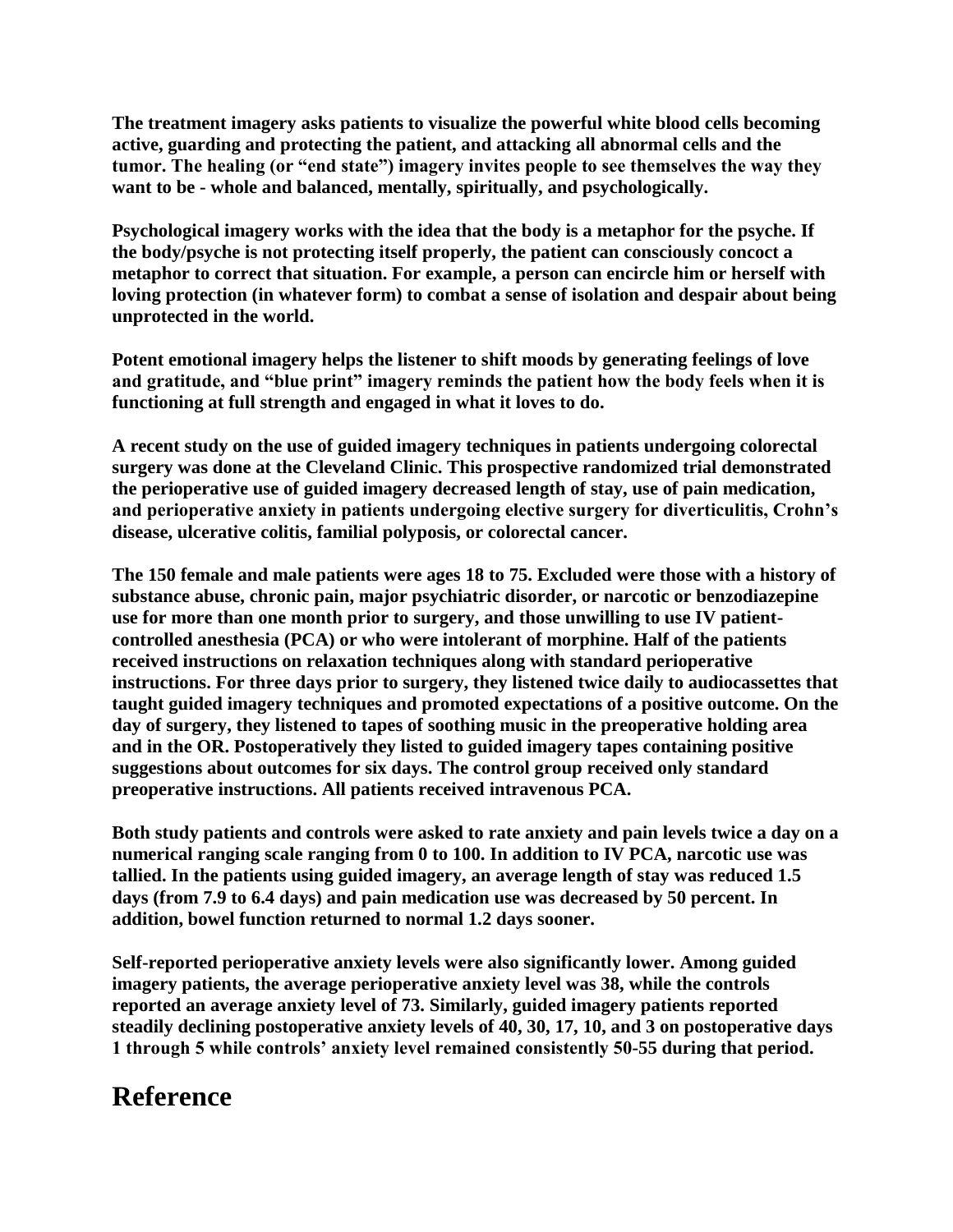**Fazio, et al, Consult: 15, 1. Winter 1996** 

**[Categories:](http://wiki.medpedia.com/Special:Categories) [Women's Health](http://wiki.medpedia.com/Category:Women%27s_Health) | [Population Characteristics](http://wiki.medpedia.com/Category:Population_Characteristics) | [Health](http://wiki.medpedia.com/Category:Health)**

**The content on or accessible through Medpedia.com is for informational purposes only. Medpedia is not a substitute for professional advice or expert medical services from a qualified health professional.** 

**All content on the Medpedia medical encyclopedia is [Creative Commons Attribution-Share](http://creativecommons.org/licenses/by-sa/3.0/)  [Alike License](http://creativecommons.org/licenses/by-sa/3.0/) (CC-BY-SA) except as otherwise noted.** 

<del>sasasasasasasasasas</del>

# **[Clinical:Case Study: Guided Imagery Part](http://wiki.medpedia.com/Clinical:Case_Study:_Guided_Imagery_Part_II:_Use_in_Life-Threatening_Circumstances)  [II: Use in Life-Threatening Circumstances](http://wiki.medpedia.com/Clinical:Case_Study:_Guided_Imagery_Part_II:_Use_in_Life-Threatening_Circumstances)**

**Original materials created in August 1999 by Belleruth Naparstek, MA, LISW** 

## **History**

**L.M., retired home economics teacher, championship golfer, wife, and mother of two girls, had survived breast cancer twice and was battling ovarian cancer when she came to see me. She had been told her chances were not the best. She had been treated with chemotherapy followed by a temporary abdominal implantation of radioactive pellets. She wanted to learn imagery to help beat her cancer. We talked a lot about why she wanted to stay alive. Soon her most passionate reason was clear. She had a seriously learning disabled daughter in fifth grade who was teased mercilessly, and this drove Laura "wild." She was determined to get that child through high school with her self esteem intact, even if it meant tutoring her for three exasperating hours every night.** 

**The imagery Laura and I created was about attending this daughter's high school graduation, sitting in proud anticipation, with her husband and younger daughter in the auditorium. In her imagination she could hear the squeaky, dissonant sounds of the high school orchestra tuning up. She could smell the leather seats that had absorbed decades of teenage sweat, and the many perfumes and shaving lotions in the air. She could see her friends waving to her as they arrived, many of them aware of how hard she had worked for this day. She was aware of her daughter's name, standing out on the program, noting with satisfaction the asterisk that denoted a special sports award. She leaned happily into her husband, and he gratefully squeezed her shoulder — for him, a wildly expressive gesture. They are very happy.**

**Laura worked with this imagery with the same relentless drive that she played golf. Then I lost touch with her until last summer, when I saw her again. She looked great, vital, sexy, very alive. She was back to golf and teaching part time. Her kids were doing well in high**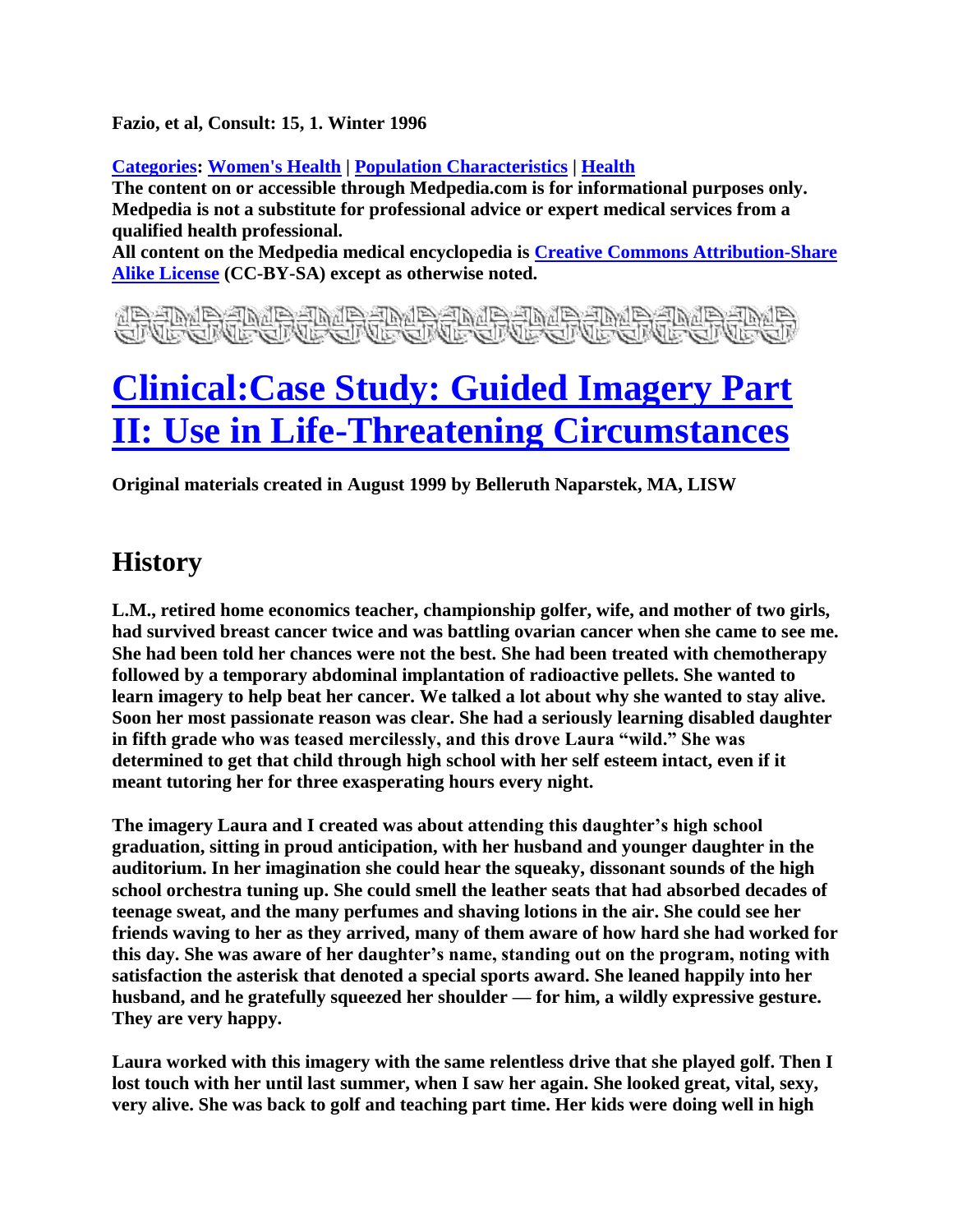**school. This was the woman who was supposed to be dead, but had some serious tutoring to do, and had a graduation to get to, one that she had already been to, hundreds of times, in her imagination.** 

# **Discussion**

**Guided imagery is a gentle but powerful technique that focuses and directs the imagination. Although it has been called "visualization" and "mental imagery," these terms are incomplete. Guided imagery involves far more than just the visual sense - and this is a good thing, given only about 55%of people have vision as their primary imaginative skill. Instead, guided imagery involves all the senses and is accessible to almost anyone. Neither is it strictly a "mental" activity - it involves the whole body, the emotions, and all the senses, and it is precisely this bodybased focus that creates its powerful impact.** 

**Because guided imagery is a right-brain function,evoking it also often will access contiguous functions: emotion, intuition, empathy, laughter, sensitivity to music, and openness to spirituality.** 

**Over the past 24 years the effectiveness of guided imagery has been established by research findings that demonstrate its positive impact on health, creativity, and performance. We now know that even ten minutes of imagery can reduce blood pressure, lower cholesterol and glucose levels, and heighten shortterm immune cell activity. It can reduce blood loss during surgery and postoperative morphine use. It can lessen headaches and pain. It can increase skill at skiing, skating, tennis, writing, acting and singing; it accelerates weight loss and reduces anxiety; and it has been shown, again and again, to reduce the adverse effects of chemotherapy, especially nausea, depression, and fatigue.** 

**When properly constructed, guided imagery has the built-in capacity to deliver multiple layers of complex, encoded messages through simple symbols and metaphors. And because it mobilizes both unconscious and pre-conscious processes to assist with conscious goals, it can access more of a person's strength and motivation. As subtle and gentle as this technique is, it can be very powerful, especially over time. One of the most appealing and forgiving features about imagery is that almost anyone can use it. Although children and women probably have a slight advantage, imagery skips across the barriers of age, race, class, gender and education - a truly equal opportunity, natural gift.** 

# **Guided Imagery Research**

### *Cancer*

**A study by Fawzy Fawzy, MD and his colleagues on the effects of support groups that use imagery and relaxation with early stage melanoma patients, showed that after six months these patients had significantly decreased negative mood states and significantly increased natural killer cell activity. Dr.Fawzy's study reinforced David Spiegel's findings,published in Lancet in 1989, that showed in a similarly-designed study with breast cancer patients,**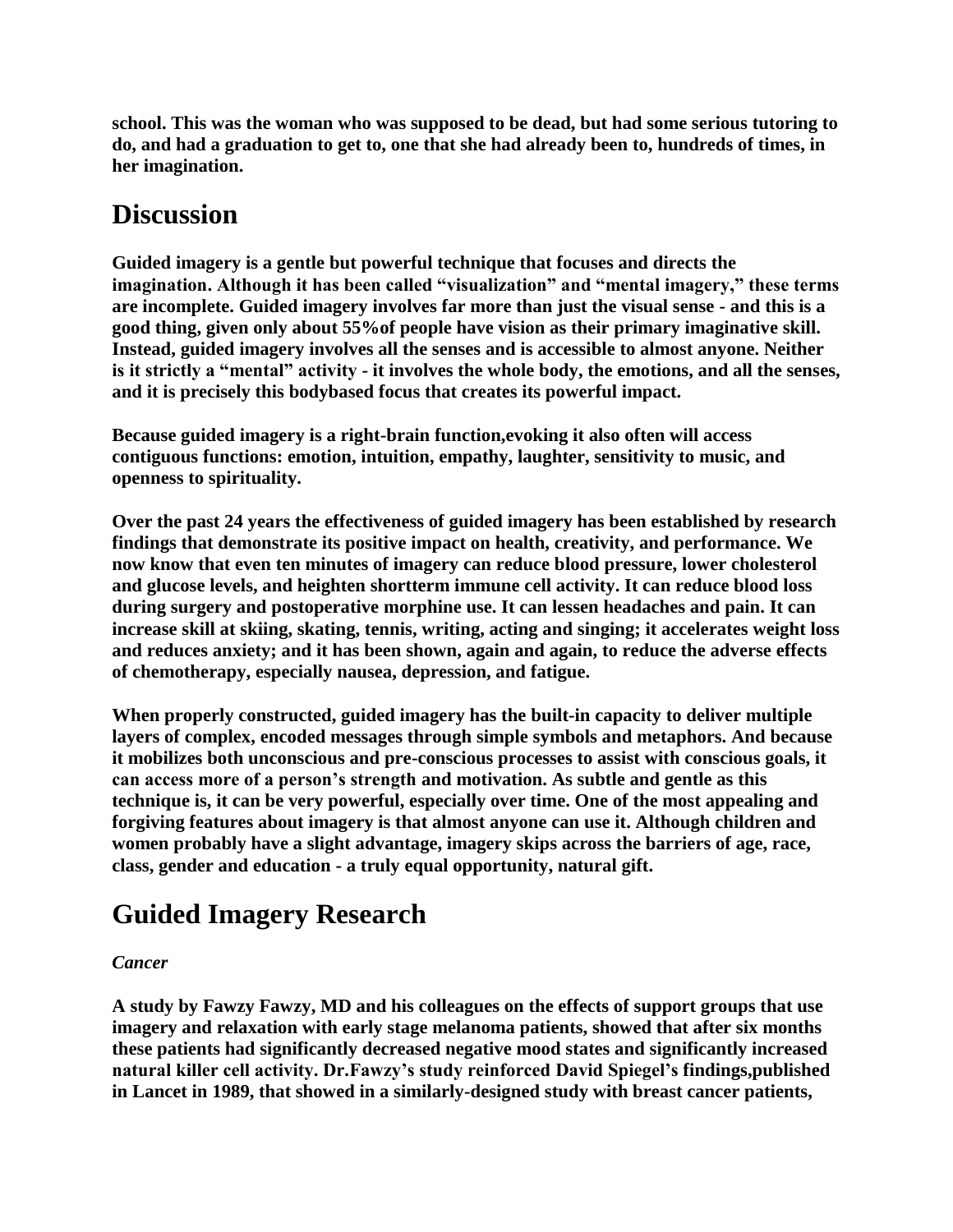**support groups that taught relaxation and imagery prolonged patients' lives significantly. (Malignant Melanoma: Effects of Early Unstructured Psychiatric Intervention; Recurrence and Survival 6 Years Later. Archives of General Psychiatry: 1003;50)**

#### *Surgery*

**Henry Dreher demonstrated in three metaanalyses that preoperative mind-body interventions have been proven consistently effective in improving postoperative medical and psychological outcomes. In the largest metaanalyses (191 studies with more than 8,600 patients) psychosocial/behavioral interventions showed improved recovery, pain reduction, and reduced psychological stress. Length of hospital stay was decreased an average of 1.5 days. These studies have shown reduced blood loss and postoperative pain, and improved wound healing, and speed of recovery. (Tusek, DL et al: Guided Imagery: A Significant Advance in The Care of Patients Undergoing Elective Colorectal Surgery. Dis Colon Rectum, 1997; 40:172-178)**

#### *Asthma*

**James Halper at Lenox Hill Hospital studied the effect of guided imagery on asthma patients, and showed that although imagery did not decrease measurable asthma symptoms, significantly more patients were able to discontinue their medication. Not surprisingly, he also found significantly less depression and anxiety in the guided imagery group than in the control group. (Halper, L. Alternative Health Practitioner: The Journal of Complementary and Natural Care, vol.3(3), Fall/ Winter, 1997)**

### **Resources**

**Alternative Therapies in Health and Medicine A peer reviewed journal, Innovisions Communications: phone 800-899-1712 email alttherapy@aol.com BelleRuth Naparstek's web site www.healthjourneys.com/research.html and her electronic consumer newsletter: ImageryNews@healthjourneys.com (Imagery News)** 

**Correction July 1999 ITC Part I Guided Imagery: Jeanne Achterberg is a past President of the Association for Transpersonal Psychotherapy. She is now with Saybrook Institute and is on sabbatical from Alternative Therapies in Health and Medicine.**

**All content on the Medpedia medical encyclopedia is [Creative Commons Attribution-Share Alike](http://creativecommons.org/licenses/by-sa/3.0/)  [License](http://creativecommons.org/licenses/by-sa/3.0/) (CC-BY-SA) except as otherwise noted.**

<u>andandandandandanda</u>

# *[Making "Sense" of Children's Books](http://www.mohumanities.org/E-News/Feb09/BookSense.htm)*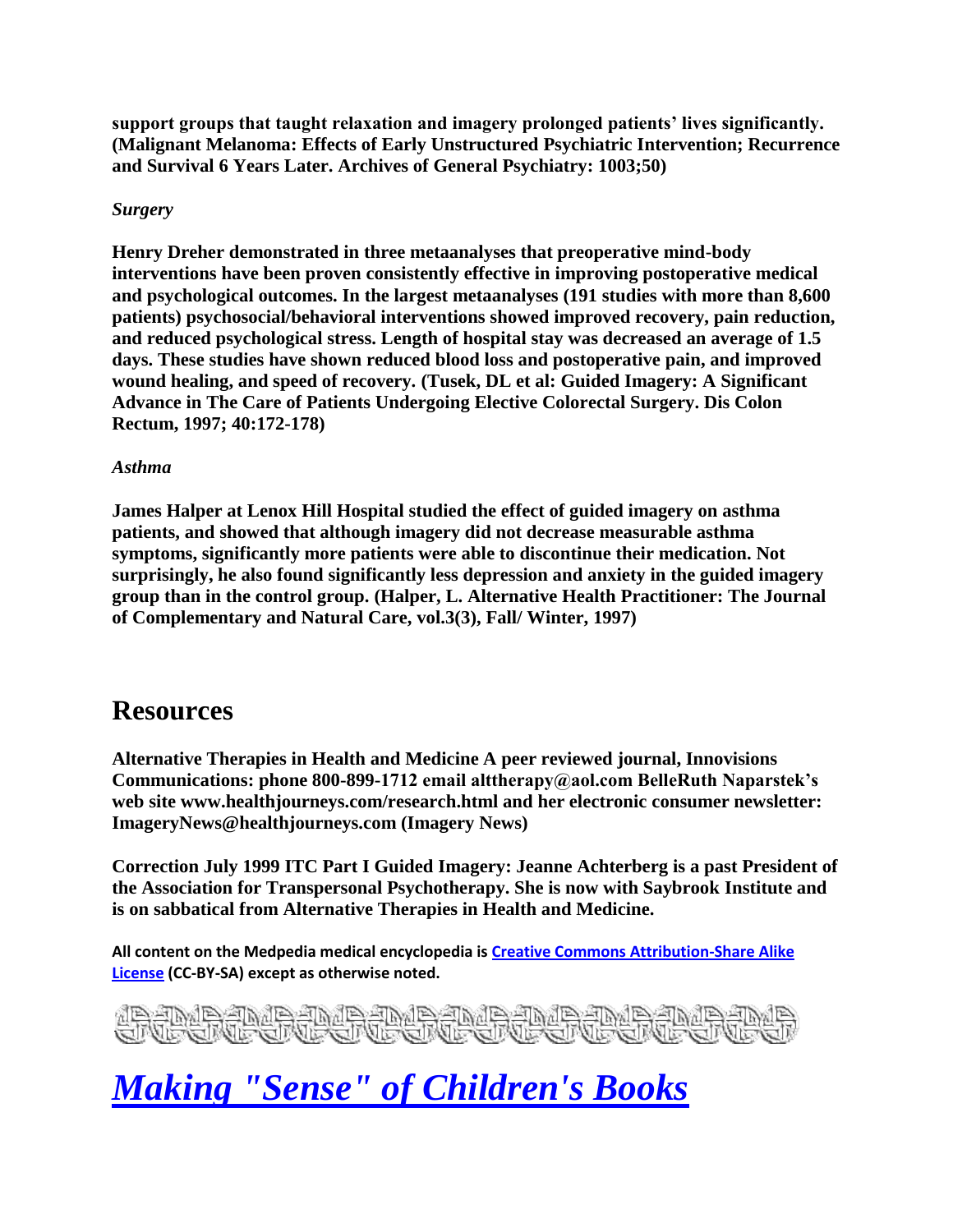#### **By Julie Douglas**



**The group of young moms examined their new copies of Goodnight Moon and listened intently to the woman sitting in front of them.**

**"I'm going to read this book to you like I would read it to children," she said, "not to read 'down' to you, but to let you remember what it was like to have someone read a story to you." The moms settled back in their chairs. They looked content to me.**

**The woman seated in front read in a soothing, quiet voice. She paused to ask the listeners about the story unfolding in the pictures.** 

**"Can you find the mouse? Do you see something you like in the bunny's room? What do you see outside of Bunny's window?"** 

**The questions flowed naturally. Sometimes the moms answered; sometimes they simply smiled and looked at the pictures again. I have heard and read** *Goodnight Moon* **possibly thousands of times, but that night I felt as if I had been inside Bunny's room as he snuggled into bed.**

**That's the amazing thing about the people who lead our** *READ from the START* **classes. Each leader brings his or her own special gifts and interests, making each program a unique experience. And because the** *READ from the START* **parents/caregivers come from such a variety of families and backgrounds, they too make each program unique.**

**At the heart of every** *RFTS* **program are the stories. Children's books are inviting, colorful, and lively, so it doesn't take long for adults to jump right in and explore. And just like having a good guide on a nature walk, reading a book with a guide and a group of peers creates a richer experience.**

*READ from the START* **Leaders use questions and conversation to encourage parents to look more closely at the stories. These are the easiest techniques to learn; that's the whole**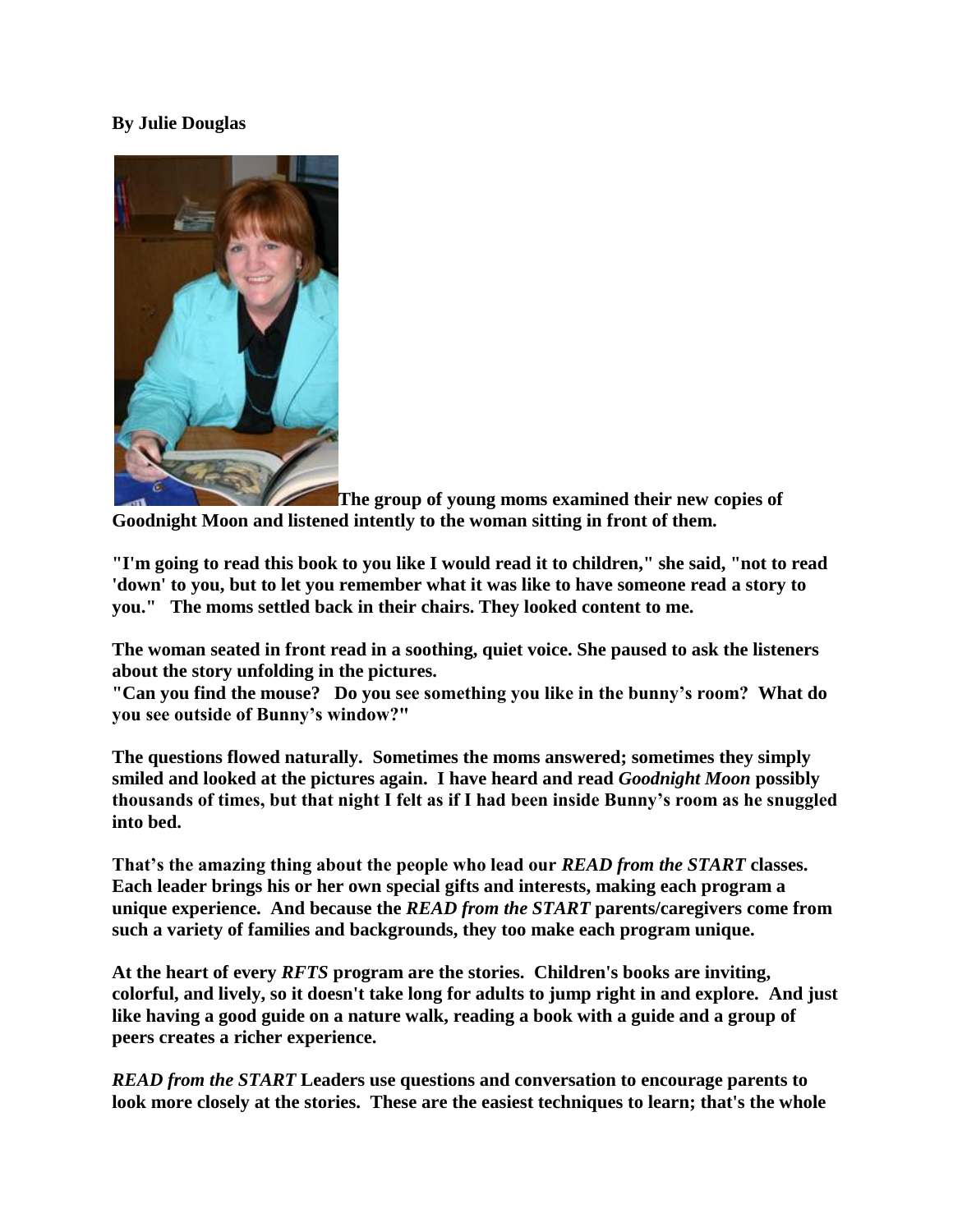**point of the program! We help parents become the discussion leaders in the home. That ability is something magical in the development of relationships between parents and children.**

**A beautiful two-page spread in** *Goodnight Moon* **shows a little bunny's bedroom at bedtime. A fire burns in the fireplace, a little old lady rocks and knits in a rocking chair. Bunny tosses and turns and fidgets in a big comfy bed. On the nightstand is a bowl of "mush."**

**How would you explain to a child what "mush" is?**

**A tiny white mouse moves about the room, apparently unseen by two kittens playing on the floor. Here are some questions/comments that might encourage a child to use all of his/her senses to explore this illustration.** 

- **1. Sight. What do you see that you like in the illustrations? Does the picture remind you of somewhere you have been? What colors do you see? What shapes? Look at the character's face. What do you suppose he is feeling?**
- **2. Touch. I wonder how that tiger skin rug on Bunny's floor would feel. Can you find something in the room that might feel scratchy? Would you like to pet those little kittens? Do you see something very hot in this room?**
- **3. Smell. I wonder what "mush" smells like? What smell would come from the fireplace?**
- **4. Taste. Look at the bowl of mush on Bunny's nightstand. What do you think mush tastes like? How does oatmeal taste? What is your favorite flavor?**
- **5. Hear. Close your eyes and be very quiet. What sounds can you hear? What things in Bunny's room might make noises? How does a rocking chair sound when it rocks?**

**When we learn to talk to our children about sensory imagination, we can continue those threads of conversation in the other rooms of the house. "Come smell this," is an easy way to involve a child. "Do you think this needs a little salt?" Beyond sensory imagination is the imagination of feeling -- empathy.** 

**I sat in that group of RFTS parents and felt the enchantment of the child I had been, felt the warmth come over me as the leader read, paused, posed questions, read again. I was a participant in one of life's small miracles.** 

**Published monthly by th[e Missouri Humanities Council,](http://mohumanities.org/) a tax-exempt, non-profit organization affiliated with th[e National Endowment for the Humanities,](http://neh.gov/) a Federal agency.This work is licensed under [a Creative Commons Attribution-Noncommercial-Share Alike 3.0 License.](http://creativecommons.org/licenses/by-nc-sa/3.0/) Permission to reprint with this attribution, "Missouri Humanities Council, mohumanities.org" and email or post notice of use.**

<u>a andang ang ang ang ang ang ang</u>